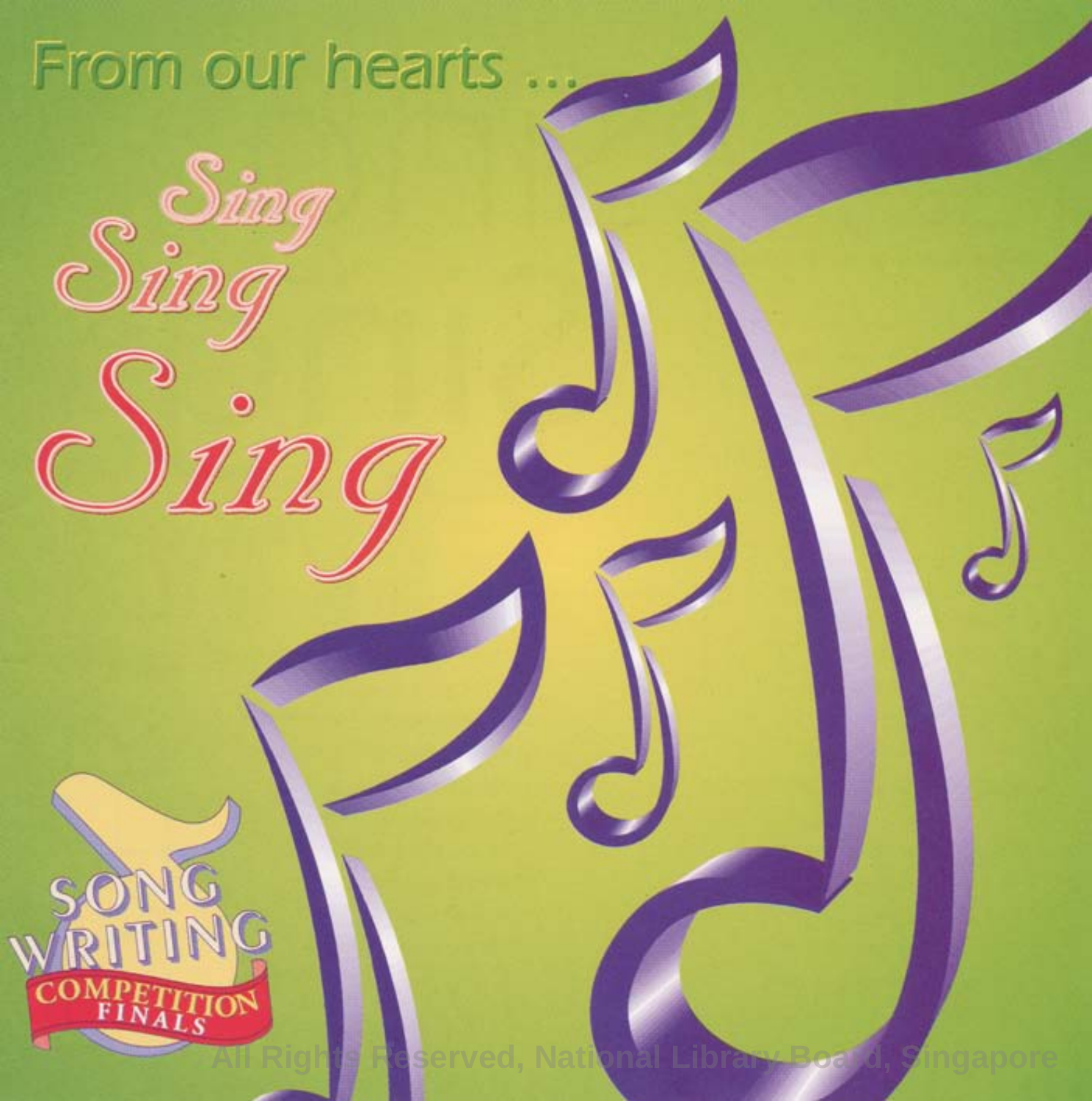Many years have passed since independence We are the future generation of that day Times went by with many changes As we prospered through the ages We're so very international today

A price was paid to reach world recognition By dedicated men who paved the way What a great divine blessing That our nation's still progressing We're singing songs of our beautiful island with joyful melody

#### CHORUS

Sing sing sing Songs of our country Sing sing sing As we live in harmony Sing sing sing With our friends and family Singing Singaporean style in unity

You can hardly spot our island on the world map Yet the tourists they keep coming everyday People come from every nation Say our food's such a sensation Our hawker center's cooking night and day

## Single Composer/Lyricist/Vocalist: Aaron **Sing Sing**

As we gaze upon the far horizon We may wonder what our future has in store It's a struggle we all know it But we're lions don't forget it We will face the storms and reach the stars That shine upon our shore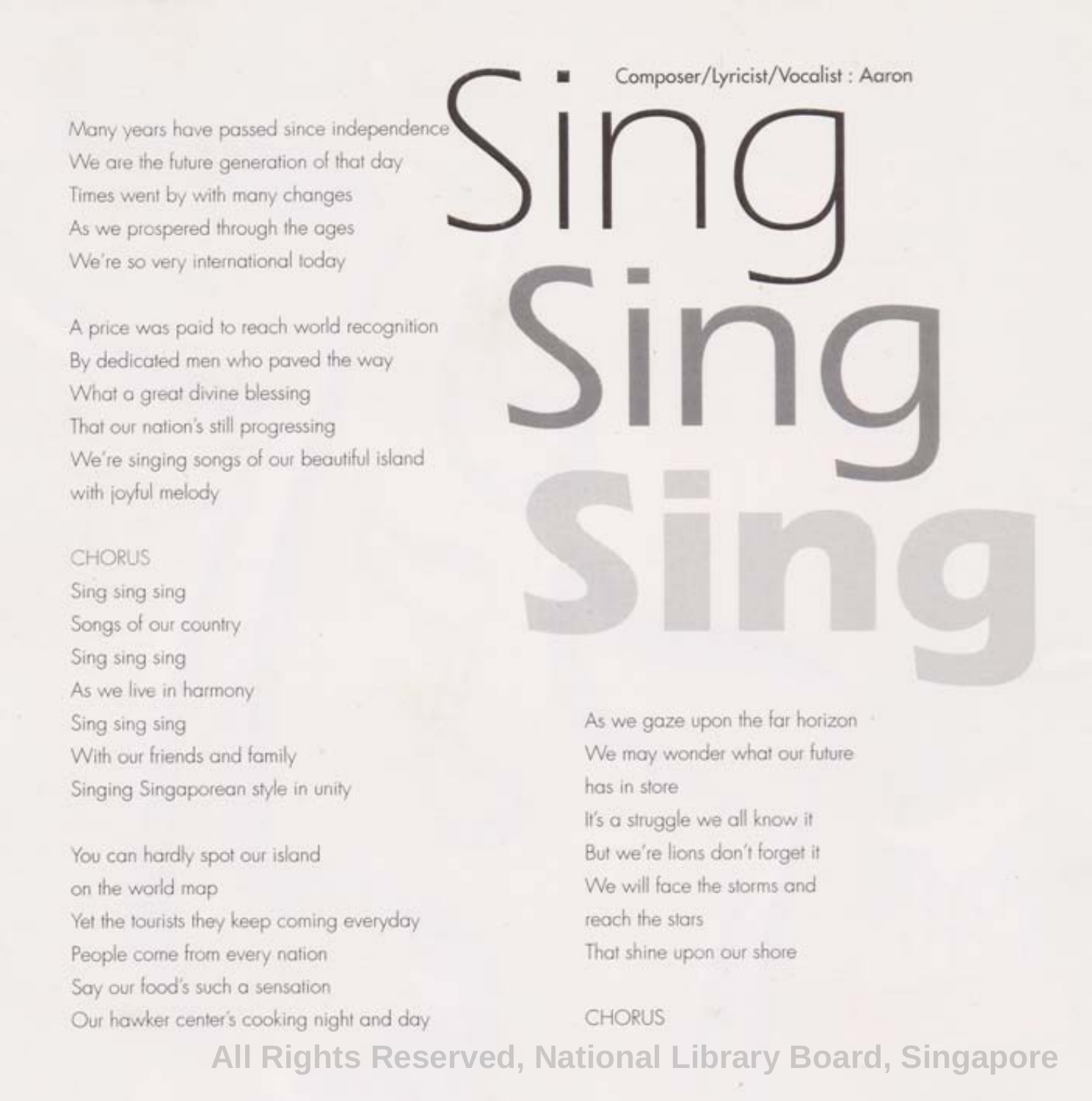## SPECIAL

 $\lambda$ 

**Composer : Denise LD'Almeida Lyricist: Hadijah Ali Vocalist: Barbara Plomantes-D'Almeida** 

(CHORUS)

EVERYBODY VERSE 1; I share this thought with everyone Escape your ordinary world Reach out your hand to others and Your dreams will live, they'll be unfurled CHORUS; Everybody is special I hope that you will see We all have hidden dimensions lust have to set them free Everybody is special A spark in everyone It bursts to life with you You and me VERSE 2: I share this thought with everyone It's a blessing in my life Take courage, you can hold your own Break out, and stop asking why (CHORUS) BRIDGE Touch your heart and feel the spirit in your soul Feel the love inside your heart Touch your heart and feel the spirit make you whole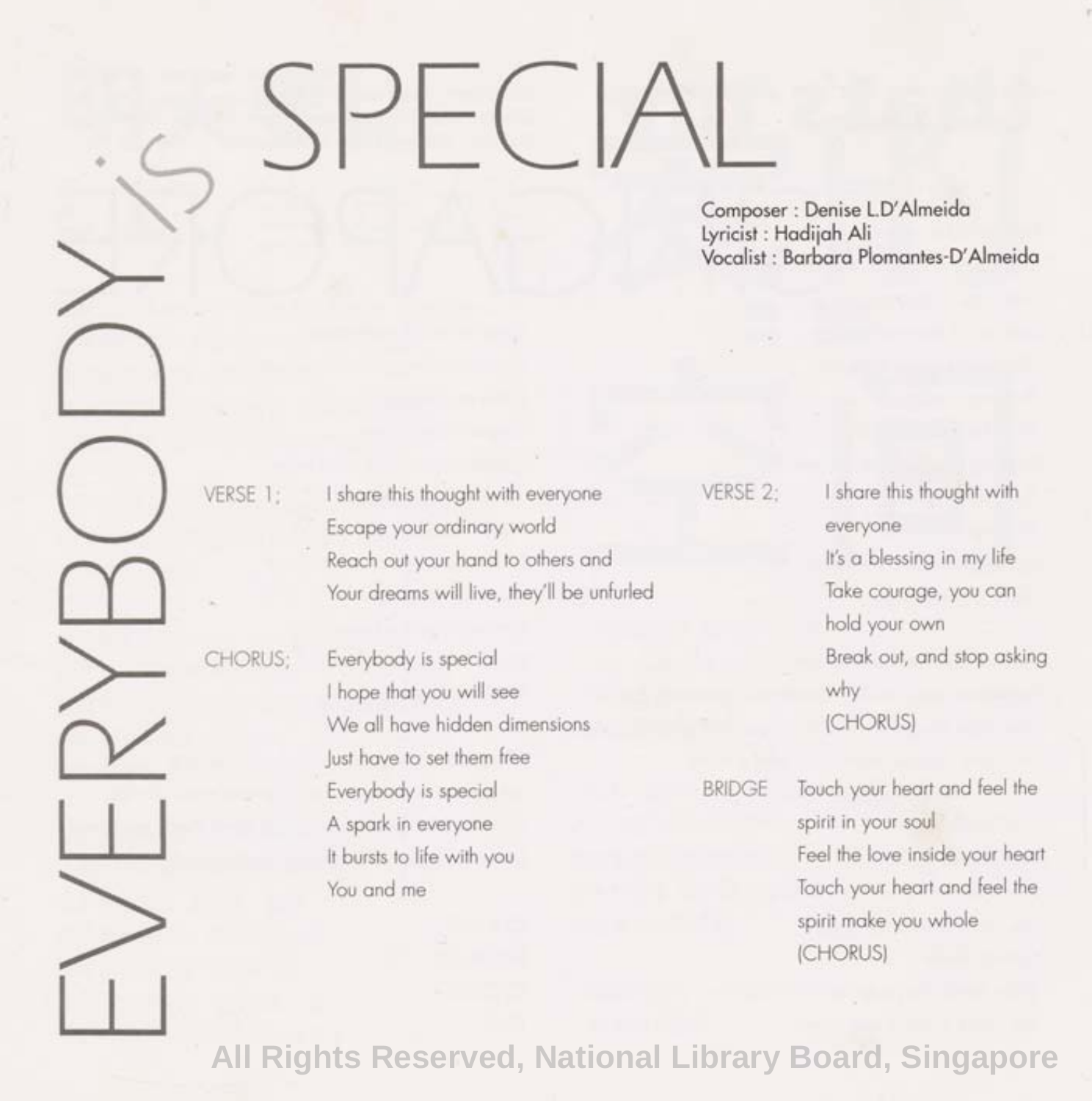## that's my

**Composer : Joel Foo Hsien-Yang Lyricist: Sheldon Lee Shao Guang, Joel Foo Hsien-Yang Vocalist: Adrian Kuek, Sheldon Lee** 

SINGAPORE Rise up in the mornin' Hear birds singing in the trees

That's my Singapore Look out of the window Watching people exercise That's my Singapore Sit at the breakfast table Reading headlines on the news That's my Singapore Thinking of my future Lookin' forward to each day That's my Singapore

We just don't realise how fortunate we are Sometimes we wonder how we ever came this far Don't take for granted that these good things never end Let's work together everybody lend a hand

#### CHORUS

It's a homely feelin' Everyone here is so nice We share a common dream Homely feelin' Living here's like paradise The place is clean and green

Travellin' to the workplace Meeting colleagues and my peers That's my Singapore Workin' nine to five Sometimes working even more That's my Singapore Feelin' tired and stressed out I'm on the verge of passing out That's my Singapore Leaving work for home It's the best place to unwind That's my Singapore

We just don't realise how fortunate we are Sometimes we wonder how we ever came this far Don't take for granted that these good things never end Let's work together everybody lend a hand

CHORUS **INTERIUDE CHORUS** END **All Rights Reserved, National Library Board, Singapore**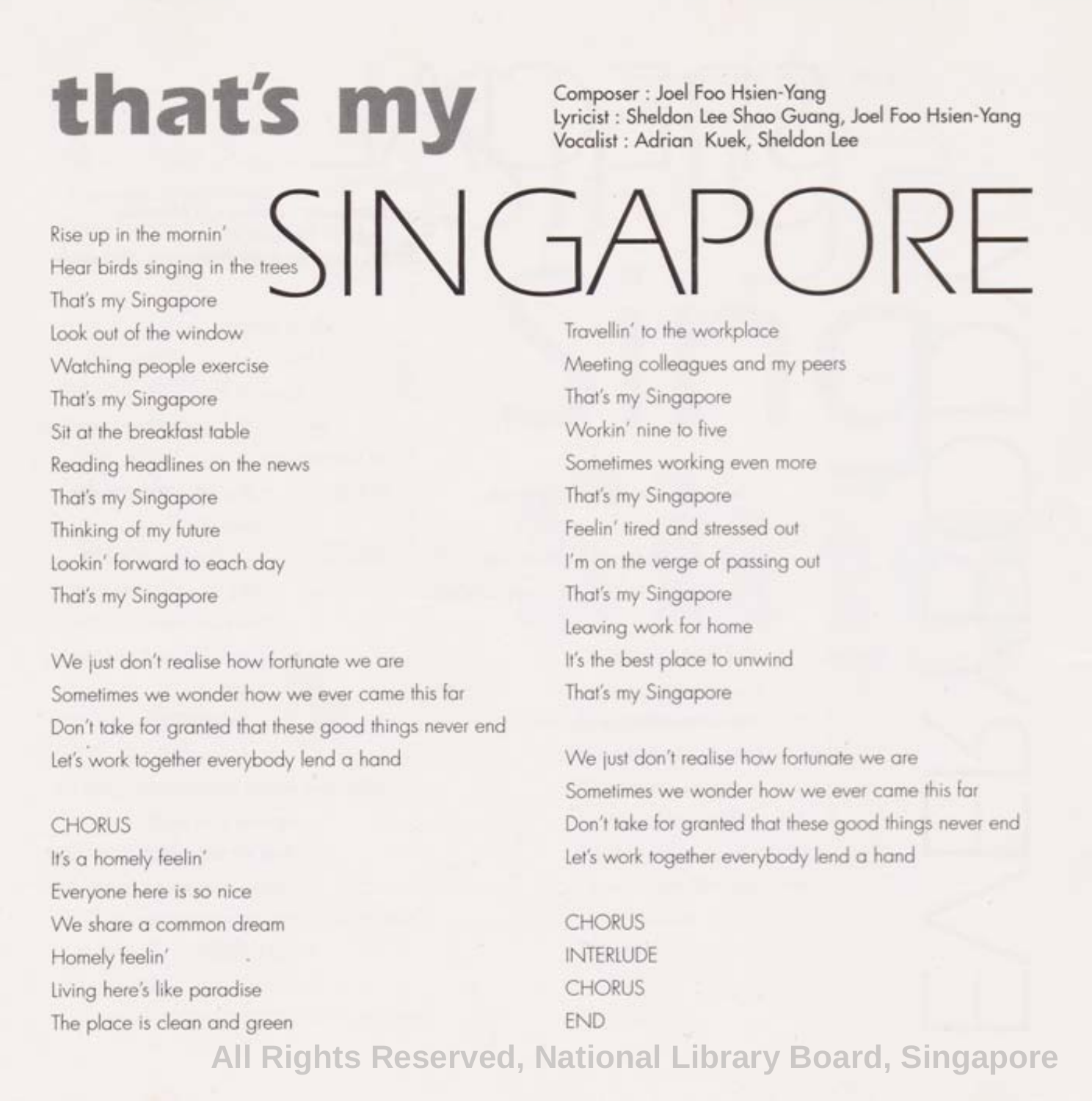

摇椅上的婆婆常说 当年是怎么怎么好 甘榜里的生活 悠闲得不得了 家里养的鸡鸭 屋外四处跑 榴梿结果的时候 大家都吃个饱 现在住的屋子 二十层楼高 电梯停在门口 方便上下跑 楼下商店样样有 什么都买得到

(日子天天讨 时代年年改 昨天的生活 今天都变了 你可以怀念 但不能停留 未来要不断的进步 明天要 比当年 好)

骑三轮车的阿伯也说 当年是怎么怎么好 牛车水的乘客 每天可真不少 无论男女和老少 他都有载过 所有大街和小巷 他每条都知晓 如今情况好得多 交通方便了 巴士德士随处有 地铁通全岛 道路宽敞又顺畅 无处到不了

电视前的爸爸更说 当年是怎么怎么好 小孩儿的玩意儿 都是自己动手造 草丛里的蜘蛛 大伙儿一起找 夜晚搭起的街戏 精彩得连叫好 今天 孩子的玩具 花样真不少 无敌战十的模型 大家都有一套 电脑游戏更厉害 迷得他不动了



一片爱的空间 是我们的世界 一天一 点的心血 一片蓝蓝晴天 是我们的永远 任我 飞翔 无际无边

(一波一涛 的浪天空 下的海面传颂我 们爱的誓言) 我已经爱上了这一片天 这片蓝蓝的 凉凉的画面 你也呼哼着 阵阵爱的滋味 在温暖的云朵 里面

一颗炽热的心 一双期盼的手 一起相拥入梦田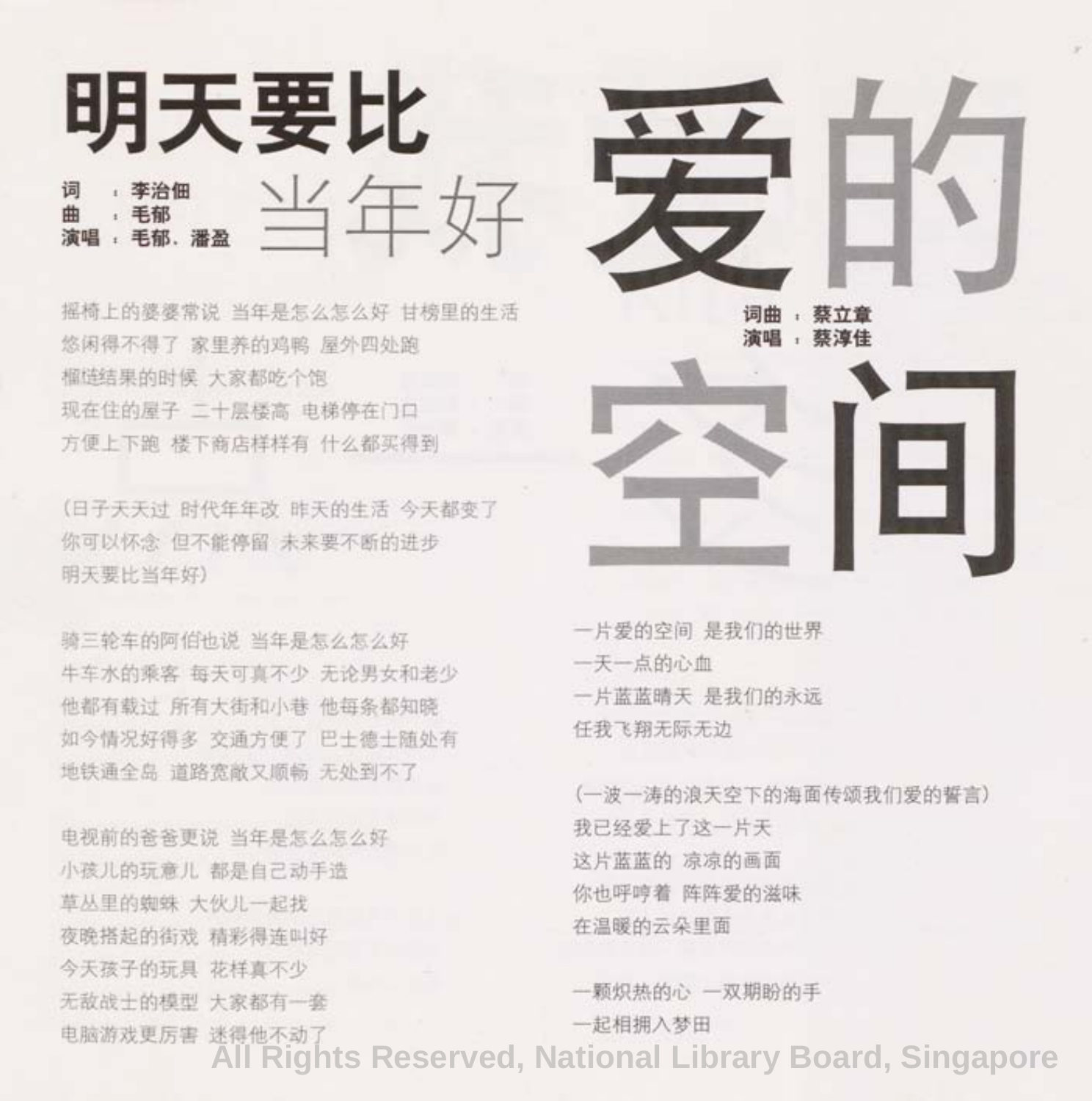

漫不经心是你对我爱的表现 因为你认为 爱不须要直言 告 诉你女人 总爱听美丽 的句典 一次直言足以让我感动万千

是否爱情须要眼泪装饰才美 爱我岂舍得让我哭红了眼 我们的天空原来是一张无邪的脸 灰色的你何时才能融入其间

能不能宠爱我多一点 不再让我 伤心落泪 不再憔悴 能不能宠爱我多一点 永远靠在我的身边 让你成为我整个世界

你从不承认我已经做到最好 但愿你是我 的最终 我这么祈祷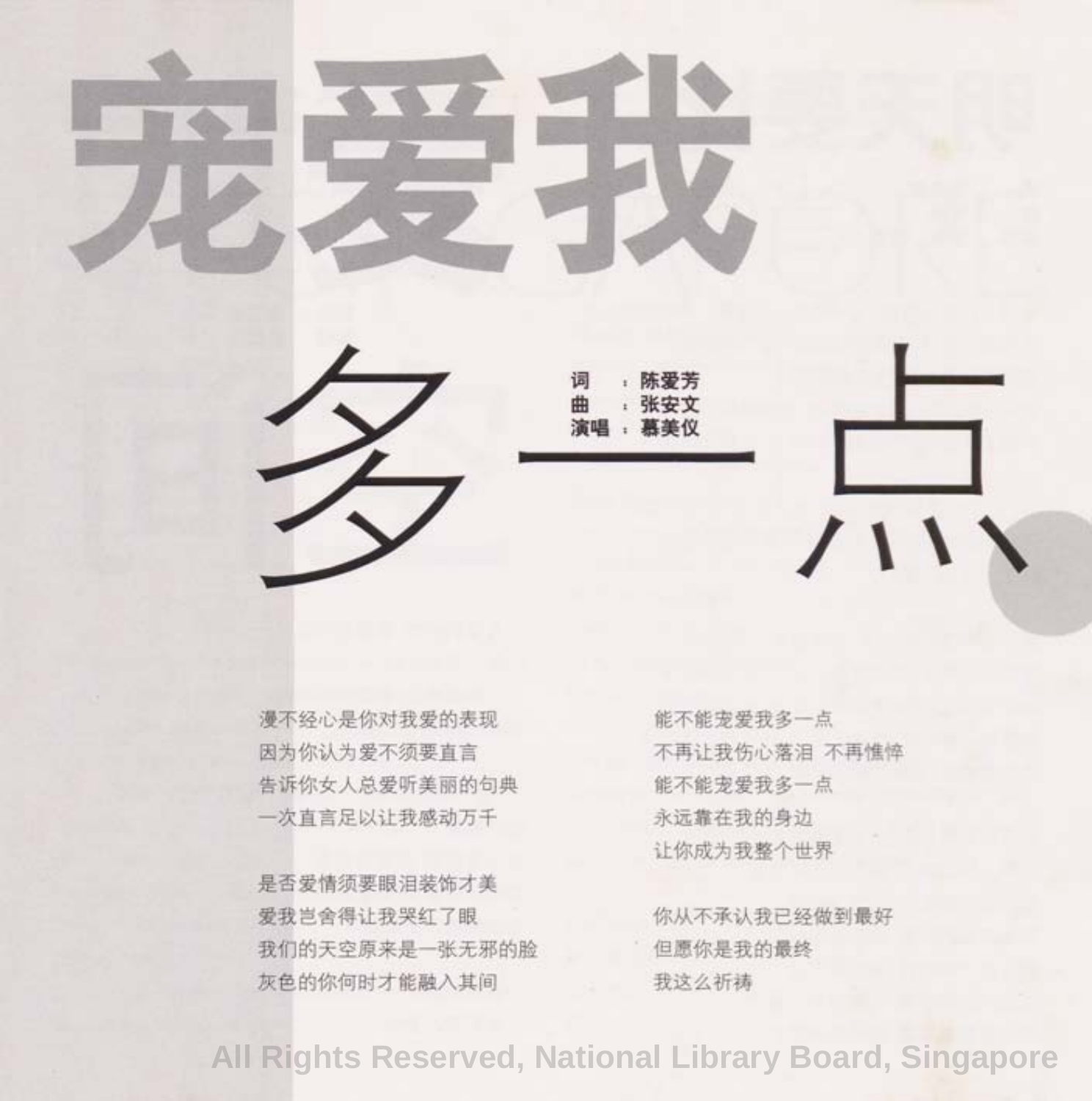## Rindu Yang Terpendam (The Hidden Nostalgia)

Composer : Kee Khan Yang Lyricist: Nurhayati Bte Mohd Tahir Vocalist: Kee Khan Yang

Saatnya kita berjelingan mata Pandangan pertama seperti mimpi indah Bilakan bertemu hatiku bertanya Mengharapkan mimpi menjadi nyata

Aku seorang insan biasa Dengan perasaan benci dan cinta Cintaku hanyaloh untukmu sahaja Tapi malangnya kau tidak membalasnya

Detik-detik saat berlalu hati kian terseksa Rinduku terpendam di dalam jiwa

Mengenang wajahmu sayang bagaikan penawar Bagi keracunan cinta yang amat bisa Namun jika begitu hatikukan tabah Menantikan kehadiran cintamu selamanya

#### **Kita**  Sama<sup>(Together We)</sup> **Kita Composer/Lyricist/Vocalist: Baharom Paiman**

Jangan suka mengumpat dan burukkan nama orang lain Tunjuk megah dan memandang rendah hidup orang lain Lihatlah diri sendiri, masih ada yang kurang Jikalau kita sendiri, cacat hati dan tidak sempurna

Jangan suka cari kesalahan dan salahkan orang lain Hasut menghasut dan tuduh-menuduh sesama yang lain Sedarlah silap sendiri, henfi benci membenci Ubahlah diri sendiri, sebelum ubah sikap orang lain

#### BRIDGE;

Ada yang pandai nasihat, tapi tak boleh dinasihat Ada yang ambil kesempatan, bila kita diam-diam

#### CHORUS;

Oh kita sama kita, hentikanlah bermusuhan Singkirkan hasad dengki, yang tak ada kesudahan Oh kita sama kita, hentikanlah sengketa Mari kita berdamai, semoga aman sentosa

Semoga aman sentosa Kita sama kita . . .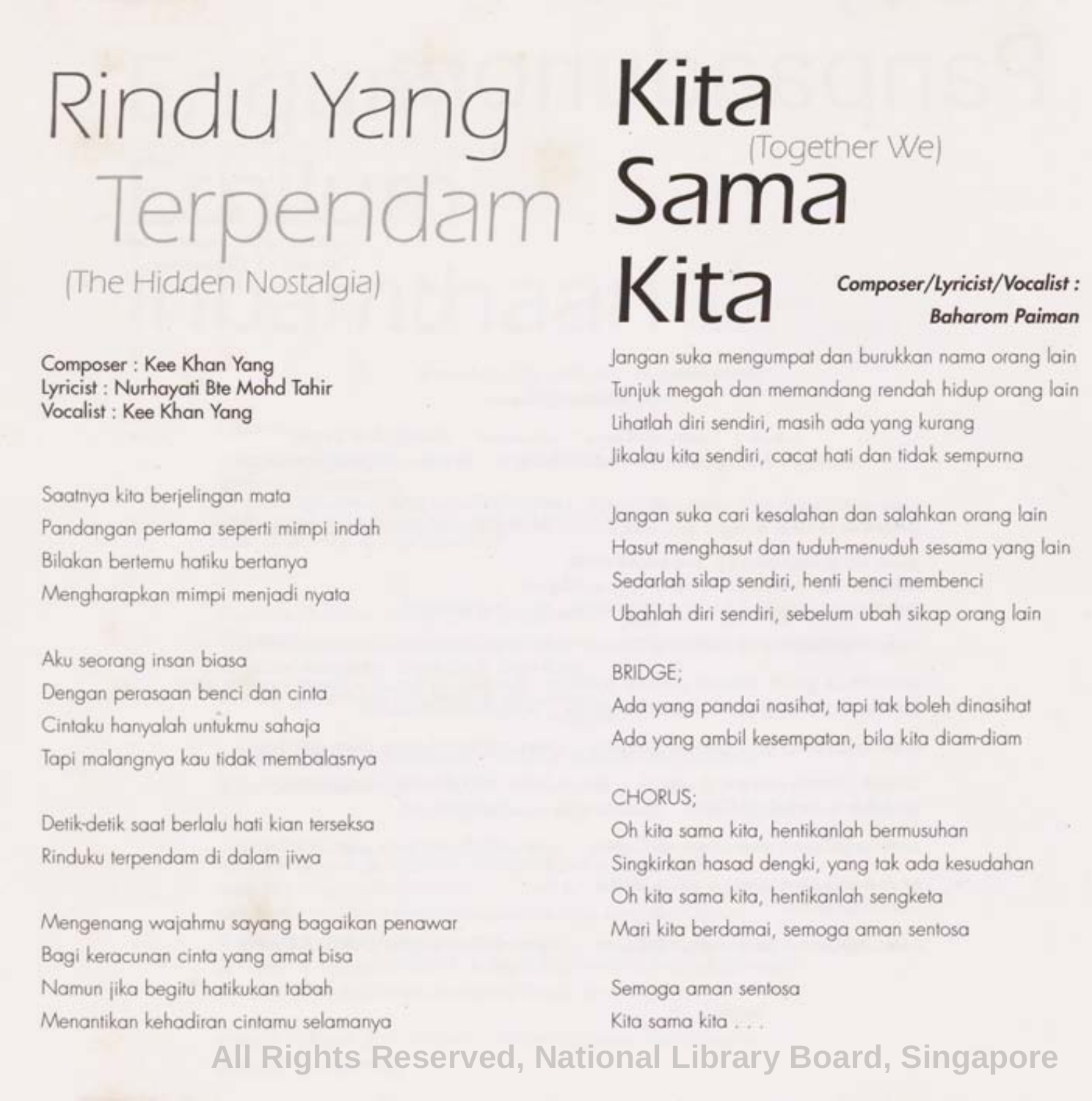## Panpaadunom

#### (Lets Sing Together)

Composer: David Manickkam Lyricist: A.K. Selyanayaghi Vocalist: T. Sinaranjini

'பண்பாடுவோம்'

பாடல் : "பண்பாடுவோம்" பாடியவர் : சிவரஞ்சினி ராஜூ பாடலாக்கம் : ஆ. கை. செல்வநாயகி ராஜு இசை : டேவிட் மாணிக்கம்

பண்பாடுவோம் நாம் பண்பாடுவோம் பண்பாடுவோம் நாம் பண்பாடுவோம் நான்கின் மக்கள் வாமும் நாட்டினிலே பண்பாடுவோம் நாம் பண்பாடுவோம்

நலம் வாழ வழி வகுத்த தலைவர்களால், கல்வியடன் பண்பாட்டை வளர்க்கு வந்கோம் ஒன்றுபட்ட குடும்பக்குடன் நாம் மகிம்வடன் பாடிடுவோம்

பண்பாடுவோம் நாம் பண்பாடுவோம் பண்பாடுவோம் நாம் பண்பாடுவோம்

மக்களிடம் ஓங்கி நிற்கும் மனிதத் தன்மை ஒன்றுபட்டு நாட்டில் நிலைகொண்டதால் பணிவன்பு, பொதுஉணர்வு நன்னெறியும் கற்றுக்கொண்டோம்

பண்பாடுவோம் நாம் பண்பாடுவோம் பண்பாடுவோம் நாம் பண்பாடுவோம்

பச்சை பசுமை சுகாகாரம் அயல் நாட்டினரை ஈர்ந்திருக்க - வாழ்க்கை தரத்தில் உயர்ந்திருந்தோம் இனிமேலும் உயர்ந்திடுவோம்.

பண்பாடுவோம் நாம் பண்பாடுவோம் பண்பாடுவோம் நாம் பண்பாடுவோம்

நான்கின மக்கள் வாமும் நாட்டினிலே – நாம் பண்பாடுவோம்

பண்பாடுவோம் நாம் பண்பாடுவோம் பண்பாடுவோம் நாம் பண்பாடுவோம்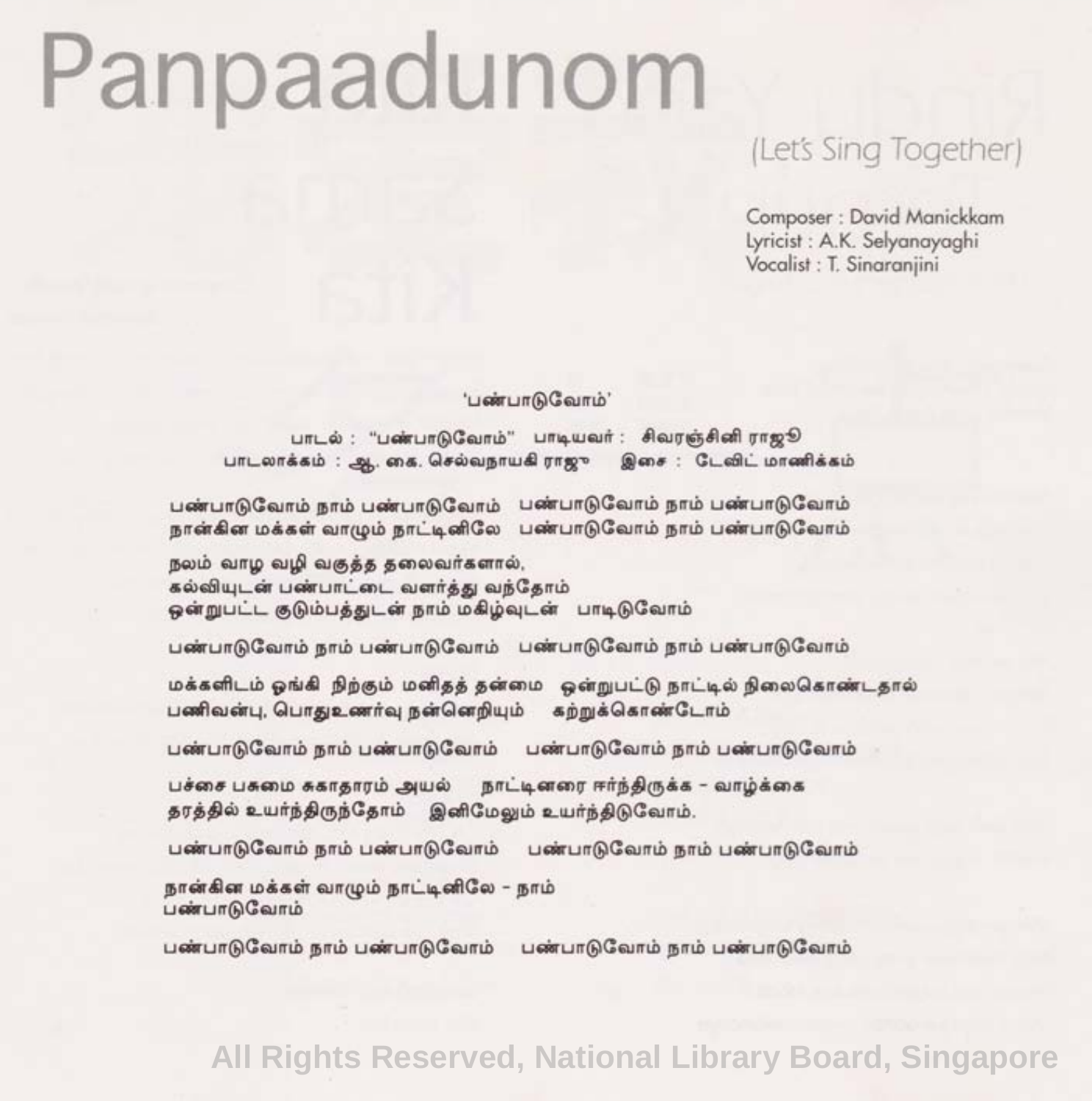## Engum Ethilum Inbamthaan Composer: S. Gunasegaran Lyricist: Venkat Vocalist: S. Gunasegaran

இசையமைத்து பாடுபவர் சி. குணசேகரன் **UTL OTAALD QOINAL** 

பல்லவி

எங்கும் எதிலும் இன்பம்தான் எங்கள் சிங்கை சொர்கம்தாள் இந்நாடு பொன்னாடு

அறிவால் வாழ்ந்திடுவோம் அனைத்தும் பெற்றிட உழைப்போமே உழைப்போமே

stroppin 1

போராடி போராடி உயர்ந்தோம் அந்நாளில் வீடுண்டு வாழ்வுண்டு எல்லாமே இங்குண்டு வாழ்வே சிறக்கிறது (சிறக்கிறது சிறக்கிறது) உலகே வியக்கிறது (வியக்கிறது வியக்கிறது) என்றும்

இந்நாளில் துயர் இல்லையே மகிம்ச்சிக்கு அளவில்லையே

எங்கும் எதிலும் இன்பம்தான் எங்கள் சிங்கை சொர்கம்கான் இந்நாடு பொன்னாடு

 $\epsilon$  m cannib 2

தொழில்நுட்பம் இங்குண்டு, தொலைநோக்கு இங்குண்டு வாம்க்கைக்கு பயமில்லையே. பல இனமாய் இருக்கின்றோம் ஒருமனமாய் வாம்கின்றோம் உறவுக்கு குறைவில்லையே இன்னும் உழைத்திடுவோம் (உழைத்திடுவோம் உழைத்திடுவோம்) உலகை வாங்கிடுவோம் (வாங்கிடுவோம் வாங்கிடுவோம்) என்றும்

**எங்கும் எதிலும் இன்பம்தான் நங்கள் சிங்கை சொர்கம்தான்**<br>இந்நாடு பொன்னாடு Served, National Library Board, Singapore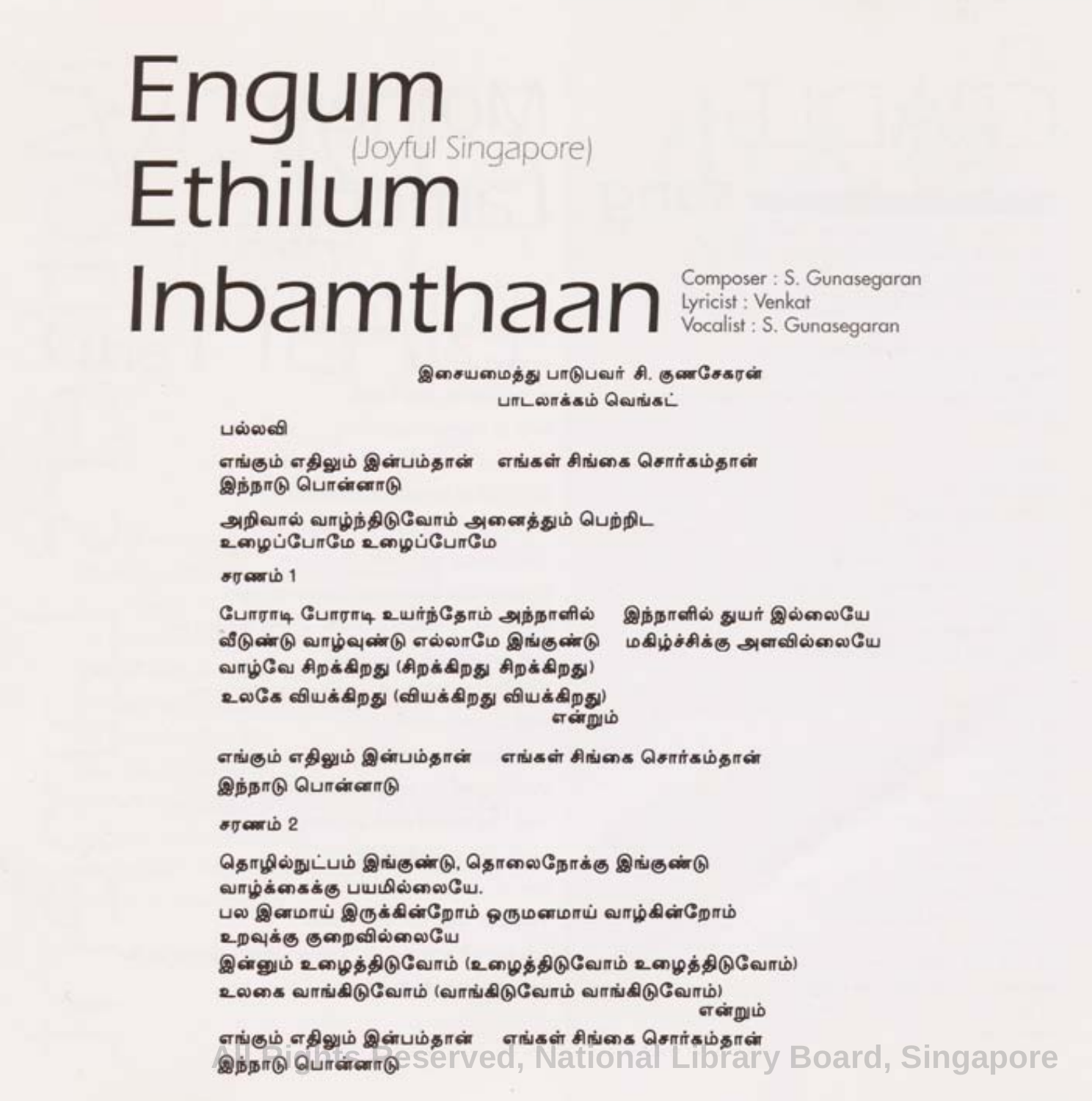## CRADLE

# **Mother's** Mother's **Lament** Lament

Mother

**song** I will chase your fears away lovely child Mama's here to love you cherish and to hold you tight

I will give you comfort my pretty baby I will give you peace my lovely child Mama will watch over you, keep you close and keep you safe.

#### chorus

Sleep away my son night is nearly done. You are from my heart I'm never far apart from you Stars that shine above, beaming light of love, pierce the dark around us comfort and surround us close.

When you are a prince my pretty baby, when you are a king my lovely child, will you love your mama, cherish her and keep her close.

You will give me joy my pretty baby, you will give me laughter my lovely child, will you then watch over me, keep me in your heart and soul. Do you know the way my child so meek and mild Is it written in your face? Look at me my lovely child Does the future shine in your eyes Life is full of sorrow and tribulation Life is very hard for you and I Sleep away my sweet young son for tomorrow brings you destiny of sighs when you dream your sweet young dreams will you see me, hear my cries? Child of my heart when you go so far away Will you move away move away from me? Will joy, all the tears and heartache Will I be part of your dreams? I will give you gift of life free of hurt and strife Will you hold it in your care?

Too soon the time every mother dreads giving up the love it's not easy to share.

chorus twice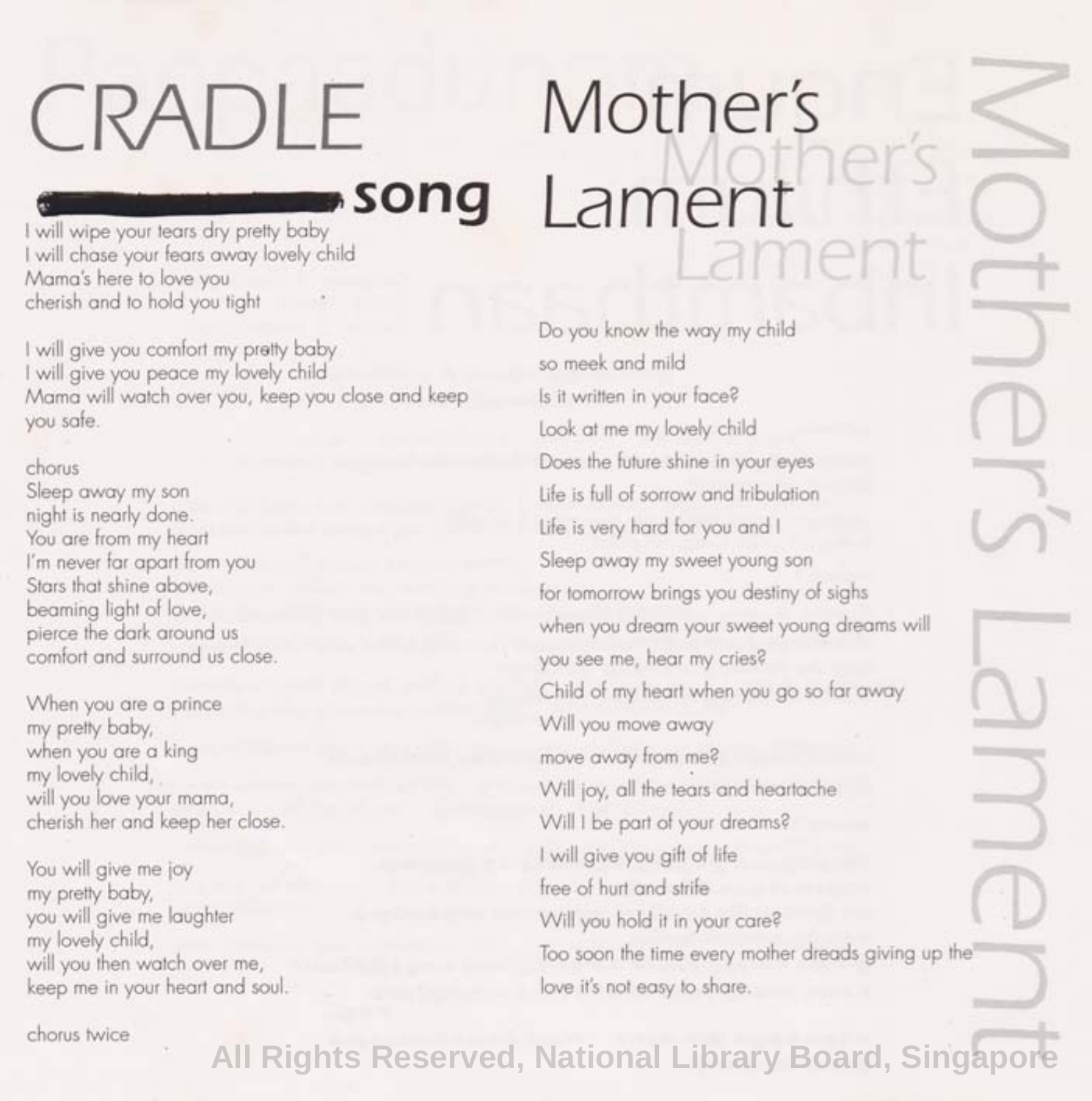## VOICES from the HEART

小入物 的心声

We are voices from the heart singing loud We'll do our part working for ourselves and for our family Do our best whenever we can We will help our fellow man We are happy people living hand in hand Life is simple, life is free life is joy and harmony We will strive each day be the best that we can be Growing stronger everyday We'll make it you and meWe'll work together hand in hand in joy and harmony

也许我一个人木能 成就一番大事业 让我尽力贡献 一份微薄的力量 也许我自已不能 发出万丈光和亮 但我能 为斗 室 带来足够的光芒

我从来就不在乎 自己不皇个大人物 因为平凡也是 一种幸福 看到名人总是 忙忙碌碌 我的时间由我控 平凡日子 一样 会充实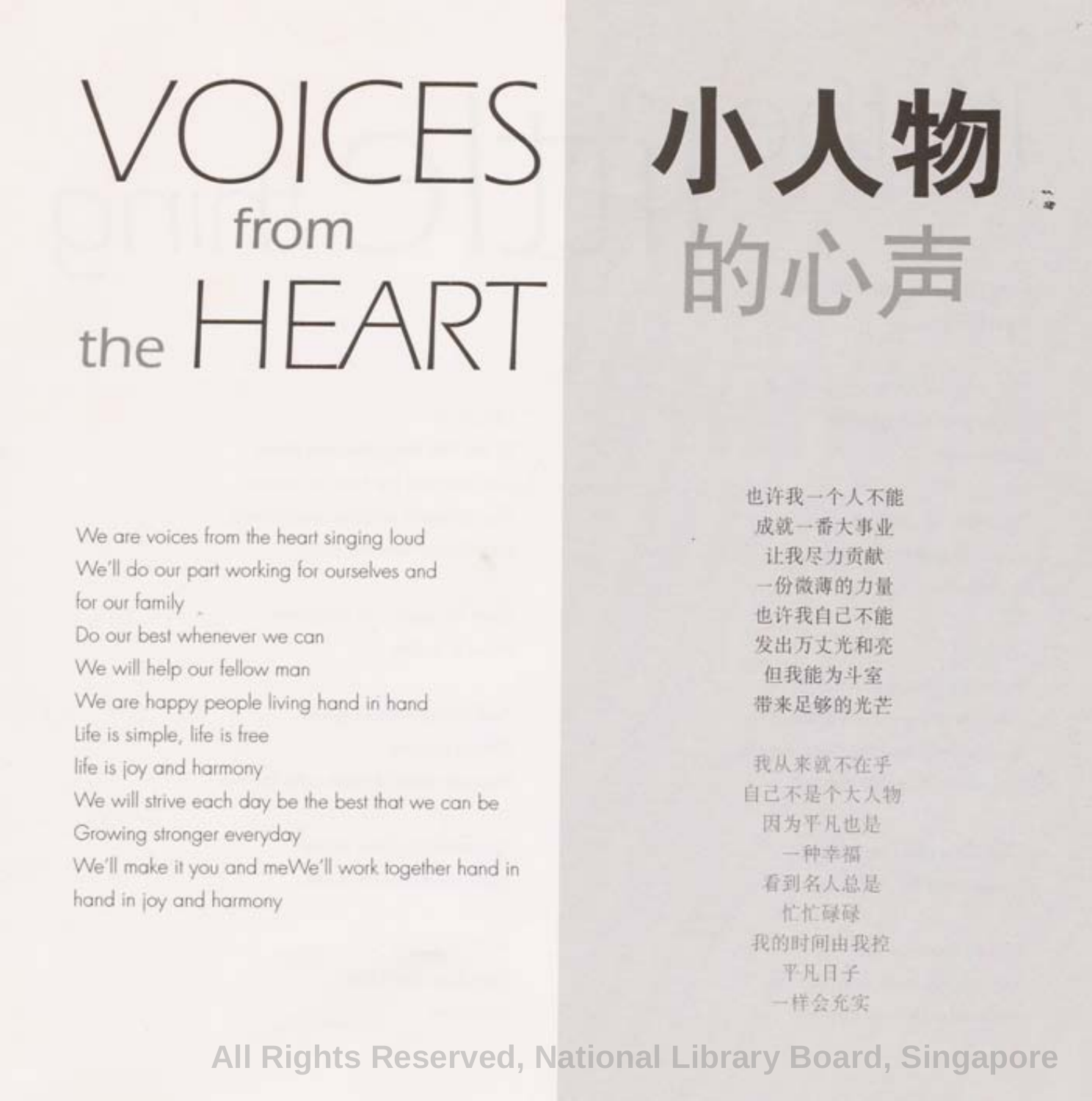# It's the little thing

a part of you

You've cared for me and opend the way to a happy and beautiful life

You make me feel warm and safe and give me hope for brighter days

#### **CHORUS**

It's the little things that we share The love and joy that's in the air The children's laughter everywhere and all our favourite things

Over the years I've grown accustomed to your ways

And no matter where I be It warms my. heart to know that you're always here for me

#### CHORUS

It's the little things that we share The love and joy that's in the air The children's laughter everywhere and all our favourite things

Over the years I've learnt we share a destiny

And no matter how good Others may be No one cares like you care for me

Cause deep down inside I feel you're a part of me

My Singapore The place that I call my Home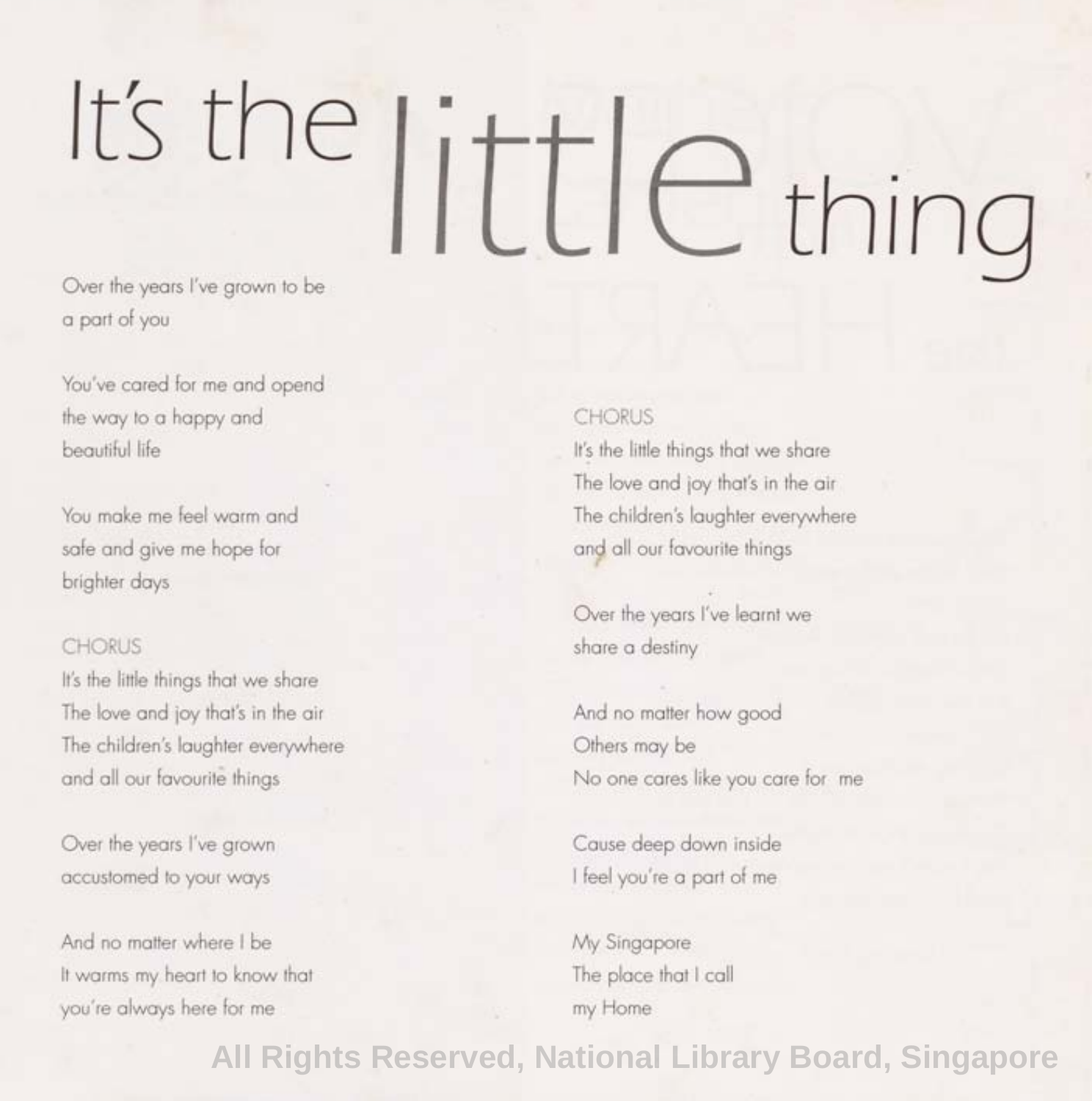